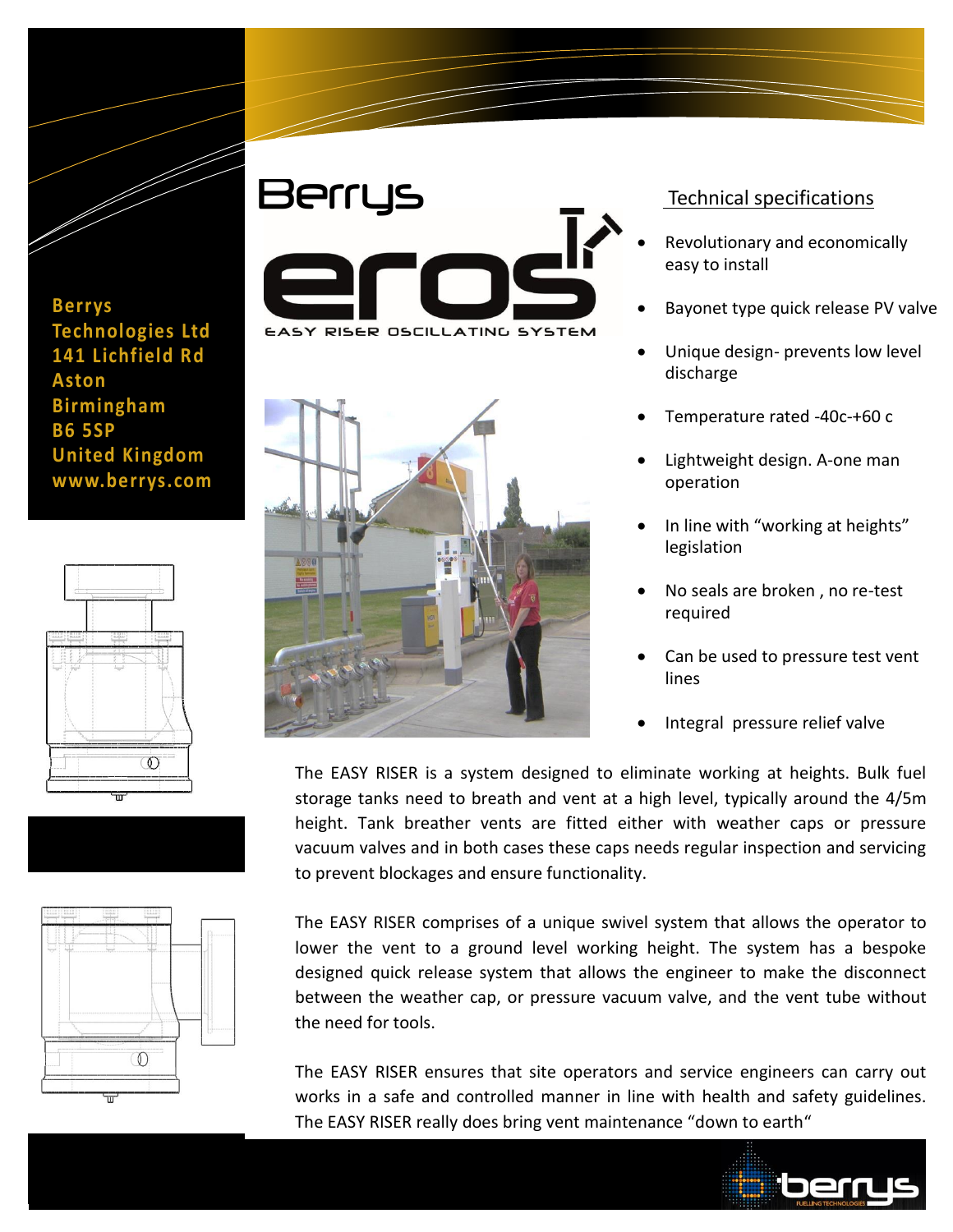



## EROS -Easy Riser maintenance guidelines

c

The EROS has been developed to be as maintenance free as possible. However, some simple maintenance can be added as part of the engineer's annual inspection of the PV valve. This will ensure longevity and trouble free use.

1. Loosen the jubilee clip on the base of the knuckle joint securing the protective shroud.



2. Slide the shroud up the knuckle joint body until the ball joint is exposed. Carry out a visual inspection of the ball joint checking for any damage.

3. Using an industry standard spray lubricant ensure a good coating of the ball joint and PVC seats.

4. Using the same lubricant liberally spray the padlock securing the EROS. This will protect from corrosion and prevent the lock from sticking.